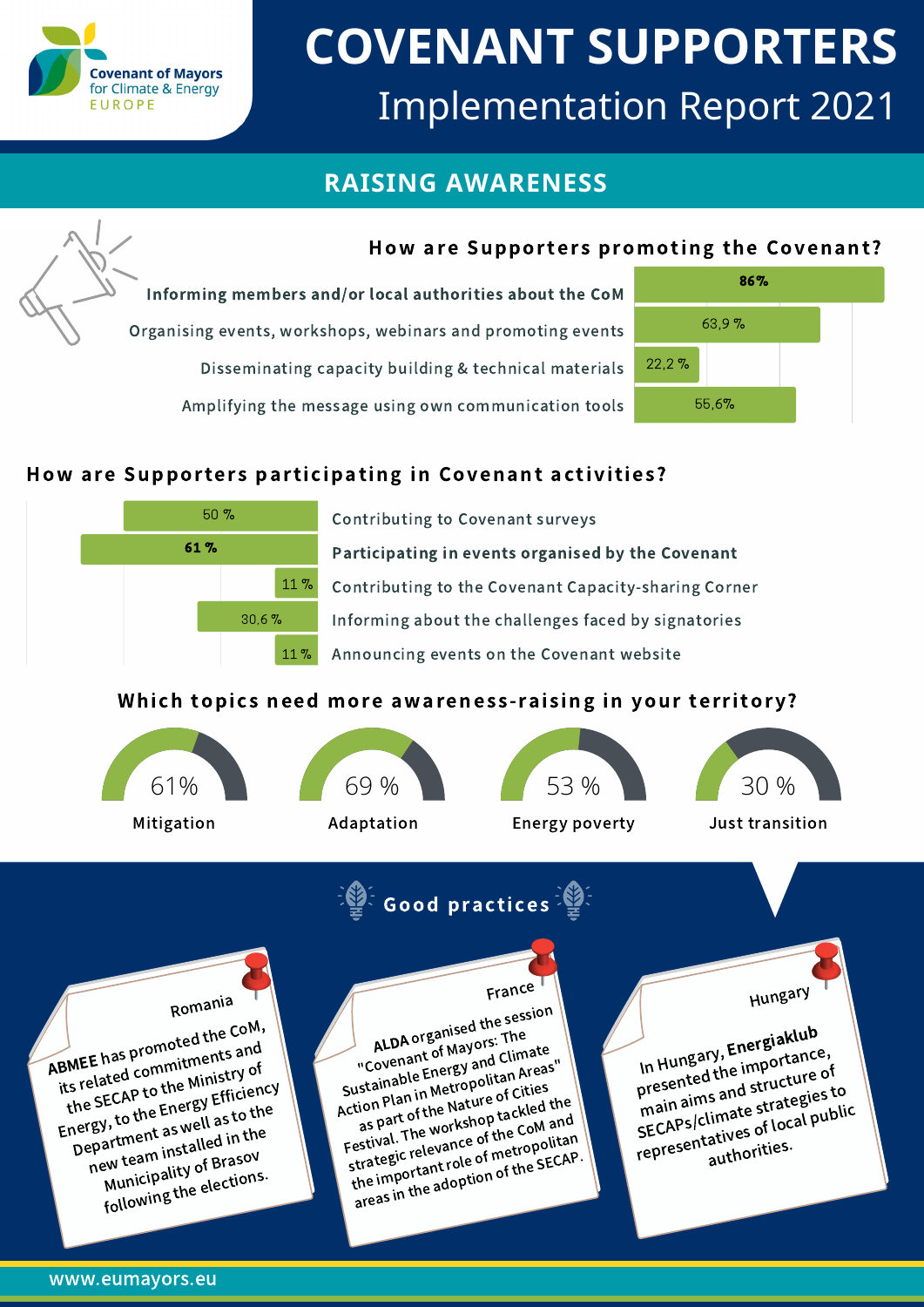# CAPACITY BUILDING

# Type of support on capacity building





### Type of support on knowledge sharing



Creating opportunities among signatories Including the Covenant in the agenda of events Supporting peer-review & mentoring 8% Suggesting relevant tools & materials for signatories

# Knowledge of funding available at the regional or national level to finance CoM-related actions





## Topics of interest for capacity building



www.eumayors.eu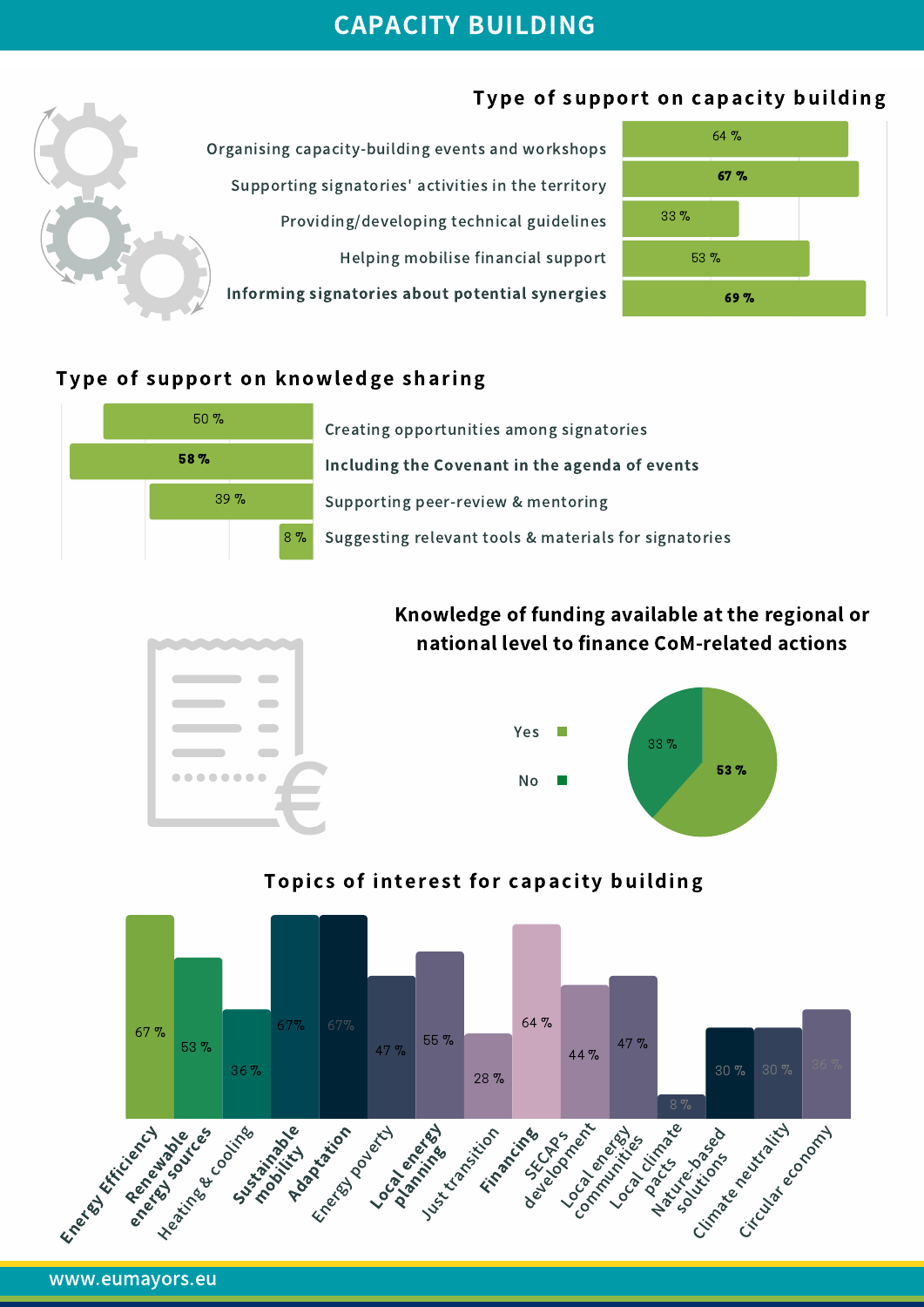# $\widehat{\mathbb{E}}$  Good practices

Bulgaria

Sofia Energy Agency -SOFENA has organised training sessions for municipalities and state authorities where CoM was promoted.

Portugal

Each year, AdEPorto -Agência de Energia do Porto publishes an Energy and Emissions report which make it possible to monitor the evolution of energy use in the territory of Signatories, as well as the resulting emissions.

Hungary

Energiaklub developed <sup>a</sup> peer-to-peer learning program among forerunner and committed cities in the frame of Multiply project (funded by H2020 Programme) with the aim to develop district-level energy plans based on the CoM goals and methods.

Italy

AICCRE has a specific section in the website for exchange of Best Practice on climate adaptation. Besides, AICCRE has linked the CoM to the 2030 Agenda SDGs: at their global event (Venice City Solutions) 2030), they disseminated best examples of Local authorities 2030), they<br>examples of Local authorities<br>dealing with the SDG related to the<br>planet.

# MULTI-LEVEL GOVERNANCE AND STAKEHOLDER ENGAGEMENT

#### Collaboration between Covenant Supporters, Coordinators, Ministries or others

|                 | 61 % |  |
|-----------------|------|--|
|                 | 50%  |  |
| 17 <sub>2</sub> |      |  |
| 17 <sub>2</sub> |      |  |

Eurocities regularly organises brokerage events for its members to present funding and financing opportunities, highlighting their relevance to fund cities' SECAP actions.

Belgium

Parc Naturel de Gaume created a team with the Signatories manager of the Covenant and policy-makers, who meet once a month to discuss a subject. They also created an online platform to exchange on good bject. They exchange one ask for<br>platform to exchange one ask for<br>practices, informations and ask for

Belgium

AGIRE participated in a LIFE project called DIADEME with <sup>a</sup> small company, Revetec Srl, engaged in research of innovative solutions for smart street lighting to reduce energy consumption and gas emissions.

Italy

Acting as an intermediary

Developing joint activities

Providing feedback on the implementation of own commitments Contributing to the preparation/implementation of national policies



Belgium

UVCW works with Walloo<sup>n</sup> Region (Regional Coordinator of the CoM) in the context of the "POLLEC" Programm<sup>e</sup> to support the municipalities in their actions taken to achieve the commitments of CoM.

Slovak Republic

Within the framework of EUCF, ZZMO CITENERGO, in collaboration with ENVIROS, s.r.o., the Union of Slovak Cities and the Buildings for the Future platform, organised webinars on city investment plans and funding opportunities.

#### www.eumayors.eu